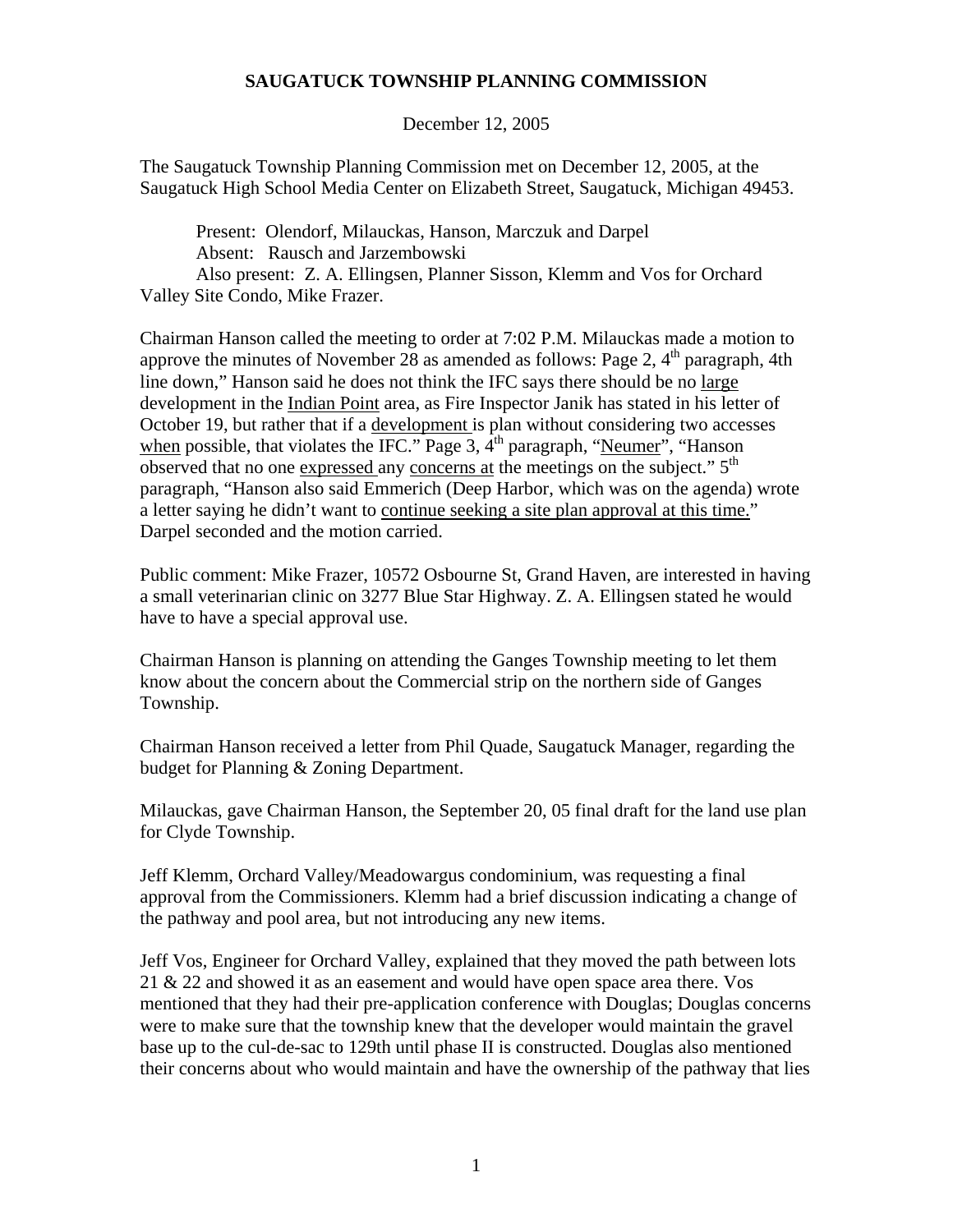in Saugatuck Township. Klemm replied that he would construct the pathway even if it were a public easement. Also the hydrants will be in place in phase I. Olendorf questioned the tax issue between the two municipalities in that development. Each Township and City lot will have the same value and will have use of the open space that lies in Saugatuck Township. Klemm has their public hearing with Douglas in January, which would be their final approval.

Milauckas questioned if Douglas would have any issues that incorporates with the township. Planner Sisson replied that if Douglas denies it or wants a change in the plan they would have to come back to the Township Planning Commission for approval also. Milauckas is concerned that Douglas hasn't received any public comments, which may affect their decision for the project. Planner Sisson said there could possibly be 2 issues, the road and utilities. Logically nothing is going forward until both municipalities approve it.

Planner Sisson and Commissioners discuss and made changes of the remaining site plan issues:

- 1. Bike path has been moved between lots 21 and 22.
- 2. Extending the pathway along side the expressway so it will minimize interaction with cars as much as possible.
- 3. Pool would be considered open space. There will be no parking. You would have to walk to the pool on one of the common pathways. One of the pathways would be big enough to get a vehicle through due to maintenance or emergency situations.
- 4. The pathways would be developed during Phase I while the road and homes are being built.
- 5. In terms of ownership of the pathway between Wiley Road and  $129<sup>th</sup>$  Ave. The developer and assigns shall grant to the Saugatuck Township a license, allowing the Township, in its discretion and in consideration of liability arising from its public use, may open the pathway to public use. This provision shall be contained in the master deed and cannot be changed without permission of Saugatuck Township. Condominium documents containing language that allows for public dedication for interconnecting pathway segment indicated on the plan. For future potential public easement for public use for a non-motorized trail at discretion of an accepting public agency. The pathway shall be constructed by the developer and shall be completed as part of the completion of Phase II.
- 6. Sidewalks should remain private unless the association wants to come to the township to have it a public facility. Sidewalks should be installed on each lot as a condition of occupancy. Each phase of the development within the township the developer shall be responsible for installing the sidewalks along the frontage of the open space area.

Phasing-Commissioners discussed the phasing of the development, which in 2 years if they are not in CONSTRUCTING Phase II than E it will come back to the planning commission and regroup FOR REAUTHORIZATION. Klemm had asked if there could be an end date or a limit on the project. In section 40-818(c) the language reads: Site plan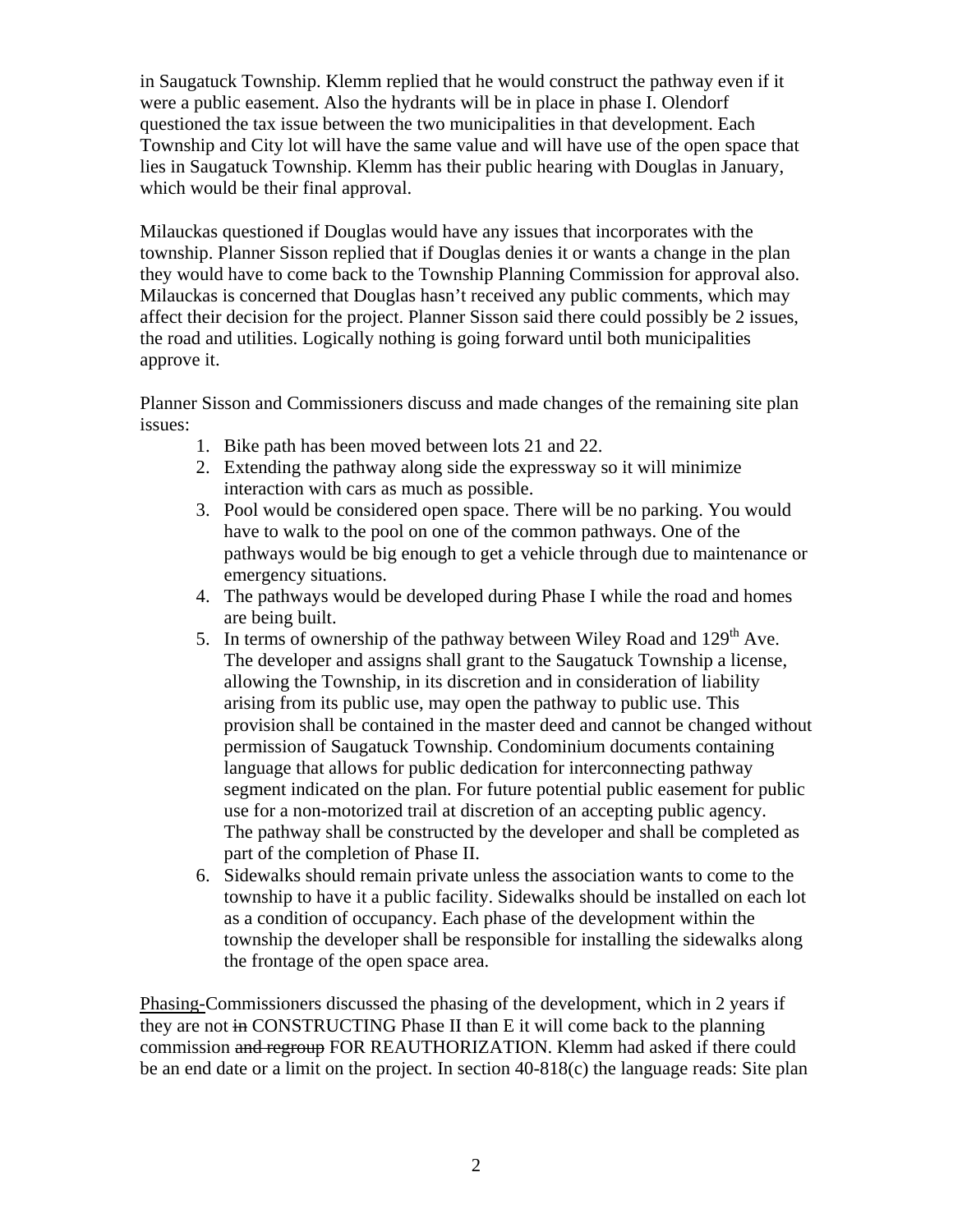approval is valid for a period of one year from the date of Planning Commission action. Within that year, substantial progress towards completion of the site plan must be achieved: after that year, progress must continue at a reasonable pace to full completion. If these requirements are not met, the Planning Commission may in its discretion grant an extension or allow the site plan approval to become invalid and void. In deciding whether to grant an extension, the Planning Commission shall consider the following standards:

- 1. Whether the construction encountered unforeseen difficulties; and
- 2. Whether the construction is now ready to proceed to completion.

Planner Sisson recommendation was that you should only grant final approval for Phase I separately from Phase II. Approval granted by this resolution shall be valid for 1 year in comply with Sec. 40-947: No approval of a final Site Condominium Project Plan by the Planning Commission shall be effective for a period of more than one year, unless construction of the project commences within that one-year period and is diligently pursued to completion in accordance with the terms and conditions of the approval. The Planning Commission in its discretion may extend this one-year period for additional periods of time as determined appropriate by the Planning Commission if the applicant applies for the extension within the effective period of the approval.

Planner Sisson replied to give a 2-year approval for lot sizes, lot orientation, and street layouts. Time period may be extended if applied for and consented to, if applied for in writing, to the Planning Commission.

Milauckas made a motion TO TABLE TO THE JANUARY 23 MEETING for a final approval of Phase I and a preliminary approval for OF Phase II of Medowargus for the January 23<sup>rd</sup> Planning Commission meeting to finalize the approval based upon the SUBJECT TO THE FOLLOWING three conditions:

1) Verification agreed on an amended resolution is approval.CHANGES REFLECTED IN THE DISCUSSION AT THE PLANNING COMMISSION MEETING OF 12/12/05 ARE INCORPORATED IN THE DEVELOPMENT PLAN AND RESOLUTION; 2) City of Douglas requires further review. NO INFORMATION THAT REQUIRES TOWNSHIP TLANNING COMMISSION REVIEW IS BROUGHT FORWARD AT THE PUBLIC HEARINGS ON THE DEVELOPMENT TO BE HELD IN THE CITY OF THE VILLAGE OF DOUGLAS IN JANUARY;

3) Amended submitted site plan review changes concerning potential public use of bike path, open space between lots #21 & #22 and provisions limiting the pool area and requiring future site plan review for the pool.REVISED SITE PLAN IS PRESENTED SHOWING PATHWAY IN OPEN SPACE, AND NOT IN AN EASEMENT BETWEEN LOTS 21 AND 22, AND SHOWING PATHWAY EXTENDING TO CONNECT WITH THE ROADWAY BETWEEN LOTS 38 AND 39. PATHWAY FROM CUL-DE-SAC TO ITS JUNCTION WITH THE ROADWAY BETWEEN LOTS 38 AND 39 SHOULD BE LABELED "POTENTIAL PUBLIC EASEMENT FOR NON-MOTORIZED TRAIL AT DISCRETION OF ACCEPTING PUBLIC AGENCY.

Marzuck seconded the motion and the motion carried.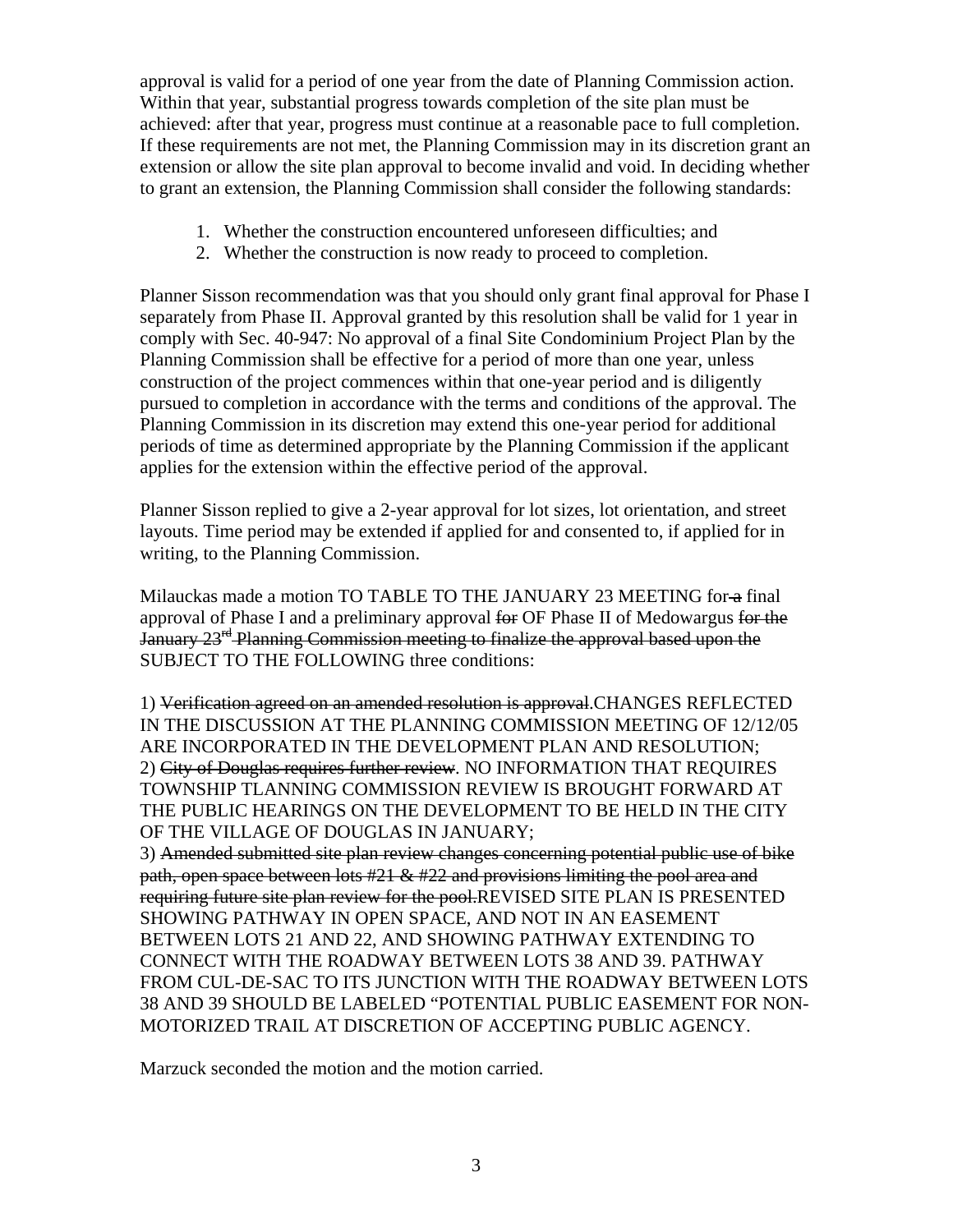The Commissioners discussed that it will be Phase I and a Phase II.

After a brief recess, the meeting resumed under other business. Milauckas stated in the chart, Appendix A Zoning Ordinance, under Uses in the Planned Unit Development Mixed Residential/Commercial R-3  $&$  R-3B are NO for a PUD but in the R-4 it has yes for a PUD, change it to NO. Under the Uses, Single Family Dwellings change it to PUD instead of NO pud. CONSENSUS BY THE PLANNING COMMISSION AND SISSON THAT THESE CORRECTIONS NEED TO BE MADE IN THE PROPOSED DRAFT OF THE AMENDMENT ORDINANCE.

Hanson read a letter from McShane & Bowie representing Joseph Jannotta, who has township property adjacent to Exit 41. He is opposing the proposed ordinance where his property is. The proposed zoning ordinance would rezone part of his property. Commissioners discussed it and than decided to ask Bultje what is justified.

Chairman Hanson replied that he went to the Township Board and said that the Planning Commission had a problem with the International Fire Code. Hanson had 2 thoughts – enforce the zoning ordinance  $\&$  refer to the fire dept. as an approval. There will be a workshop held Jan. 4 before the township board meeting with the township board and the fire dept. and Z. A. Ellingsen to address the IFC.

Chairman Hanson said he had a conversation with the Saugatuck City Chairman PC and he was told that they send their notices to the adjoining municipality for public hearings. Z. A. Ellingsen stated that it's their responsibility to send notices to the parcels within 300 feet even if they cross jurisdictions.

Olendorf stated that the time line for the proposed ordinances is that if it is sent to Allegan in January and they approve it with in 30 days than it will go to the Township Board for approval and so were looking at March if everything goes smoothly.

Olendorf responded to Quades letter by mentioning a couple options to have a moratorium on developments due to financial reasons. The other option is to increase the charges. Z. A. Ellingsen mentioned that the PC is more scrupulous on projects and developments, which cost more money. Also there are more rules and regulations and concerns than in the past. The Commissioners discussed in further detail.

Meeting adjourned at 11:10 P.M. The next regular meeting is January 23, 2006 at 7:00 P.M.

\_\_\_\_\_\_\_\_\_\_\_\_\_\_\_\_\_\_\_\_\_\_\_\_\_\_\_\_\_ Lori Babinski, Recording Secretary

## **MOTIONS**

- 1. Motion by Milauckas/Darpel to approve the minutes of November 28 as amended.
- 2. Motion by Milauckas/Marczuk to approve TABLE